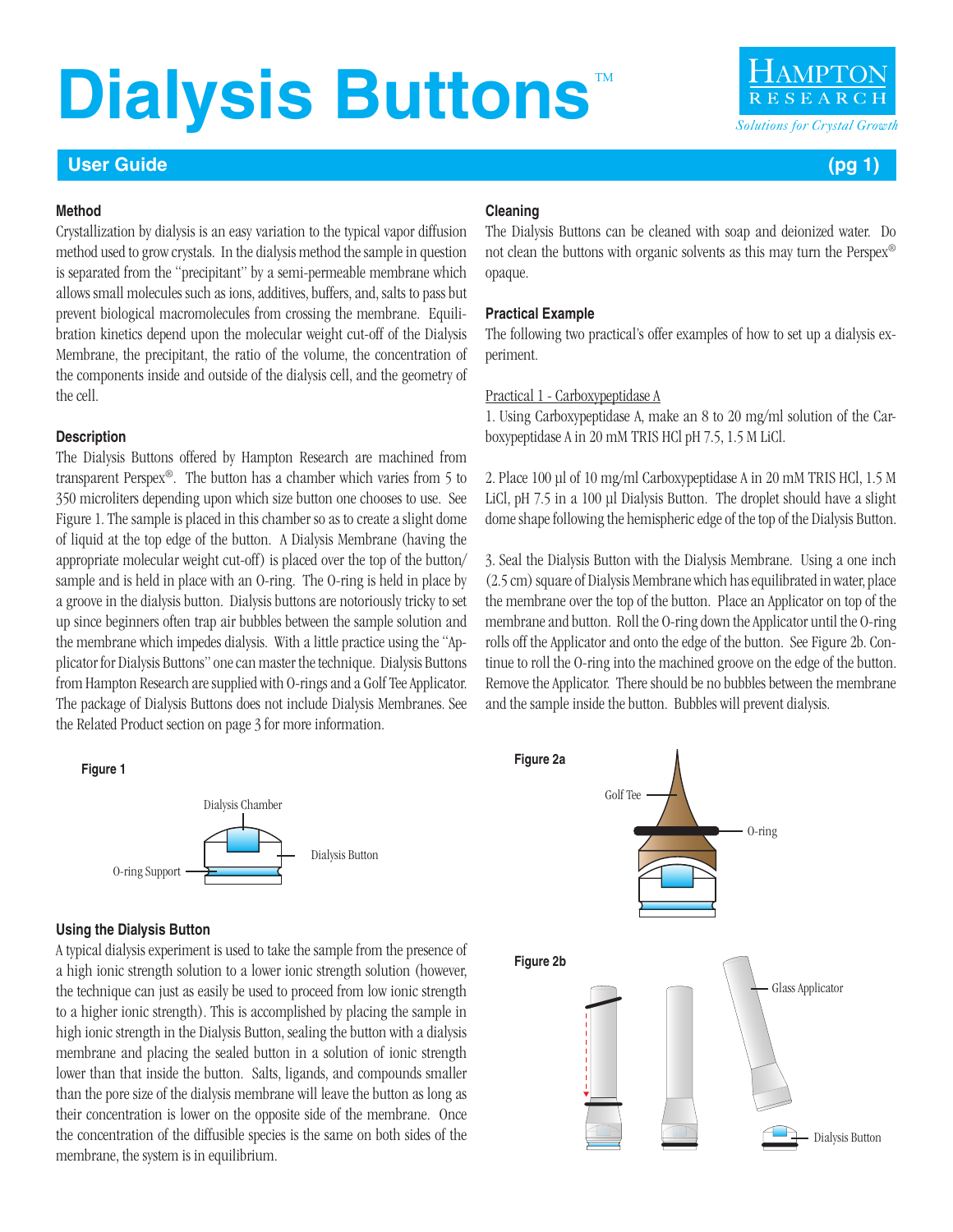# **Dialysis Buttons**



#### **User Guide (pg 2)**

**Figure 4** Typical observations in a crystallization experiment



be sealed).



5. Place the Dialysis Button in the well, membrane side up. Be sure the reservoir solution covers the top of the membrane/

4. Place 0.9 ml of 20 mM TRIS HCl, pH 7.5 in the reservoir of a VDX™ plate (or Linbro® plate, or small chamber which can

button. Seal the VDX plate using grease and a cover slide. See Figure 3 below.

6. Observe under a microscope. Crystals will appear within 2 to 3 days. Final concentration of LiCl will be 0.15 M.

Coverslip (or Sealing Tape)



#### **Figure 3**



Precipitate

### Reservoir

Solution



#### Practical 2 - Lysozyme

tallography Workshop.

1. Prepare 10 mg/ml Lysozyme in 50 mM Sodium acetate trihydrate pH 4.5. Filter the solution using a 0.2 micron filter.

Reference for the above protocol: Dr. Jim Pflugrath and Dr. Gary Gilliland, Cold Spring Harbor Laboratory Protein Crys-

Dialysis Button

Well of the VDX Crystallization Plate

Vacuum Grease

2. Fill a 100 microliter Dialysis Button with 100 microliters of the Lysozyme solution as described for the Carboxypeptidase A practical.

3. Pipet 1 milliliter of 50 mM Sodium acetate trihydrate buffer into a small (5 ml) beaker.

4. Place the filled button, membrane side up in the beaker. Rod Cluster



5. Pipet a small amount of concentrated Sodium chloride into the beaker such that the final concentration of Sodium chloride in the beaker is 0.2 M. Seal the beaker with parafilm and store at room temperature.

6. Increase the concentration of Sodium chloride each day by 0.2 M. Repeat until crystals are observed in the button.

Reference for the above protocol: Crystallization of nucleic acids and proteins, a practical approach. Edited by A. Ducruix and R. Giege, Oxford University Press, 1992. Pages 95-96.

#### **Considerations**

Just as in a vapor diffusion experiment, the path is often as important as the endpoint in a Dialysis experiment. The path is the equilibration course which the solution inside and outside the button take towards achieving equilibrium. This course can be changed by manipulating the following:

- Ratio of Button volume/reservoir volume
- Button and Reservoir Components & Concentration
- Molecular Weight Cut Off of Dialysis Membrane
- Viscosity of Solutions
- Plus the usual assortment of crystallization variables including pH, sample concentration, temperature, etc...

#### **Variations of Dialysis** *Macrodialysis*

The sample is loaded into dialysis tubing of the appropriate molecular weight cut-off and is dialysed against the appropriate reservoir solution. This method typically requires at least 100 microliters of sample and can be performed with liters of sample in large dialysis tubing.

### *Zeppenzauer Cells*

Capillary tubes are closed with dialysis tubing or gel plugs. See Zeppenzauer, M. 1971, Methods In Enzymology, 22, 253.

### *Microcap Dialysis*

The sample is placed in a glass capillary with one end sealed with wax, the other with Dialysis Membrane. The tube is placed in a microcap/small centrifuge tube filled with the appropriate reservoir. See Crystallization of nucleic acids and proteins, a practical approach, Edited by A. Ducruix and R. Giege, Oxford University Press, 1992.

### *Double Dialysis*

This method reduces the rate of equilibration and can provide enhanced control over the crystallization of the sample. Simply put, a Dialysis Button is prepared and placed inside a reservoir sealed with a Dialysis Membrane, which is in turn placed inside another reservoir. Confused? See Thomas, D.H., et al, 1989, Protein Engineering, 2, 489.

### **Examine The Drop**

Carefully examine the drops under a stereo microscope (10 to 100x magnification) immediately after setting up the screen.

**Quasi** Crystals



Needle Cluster

Plates